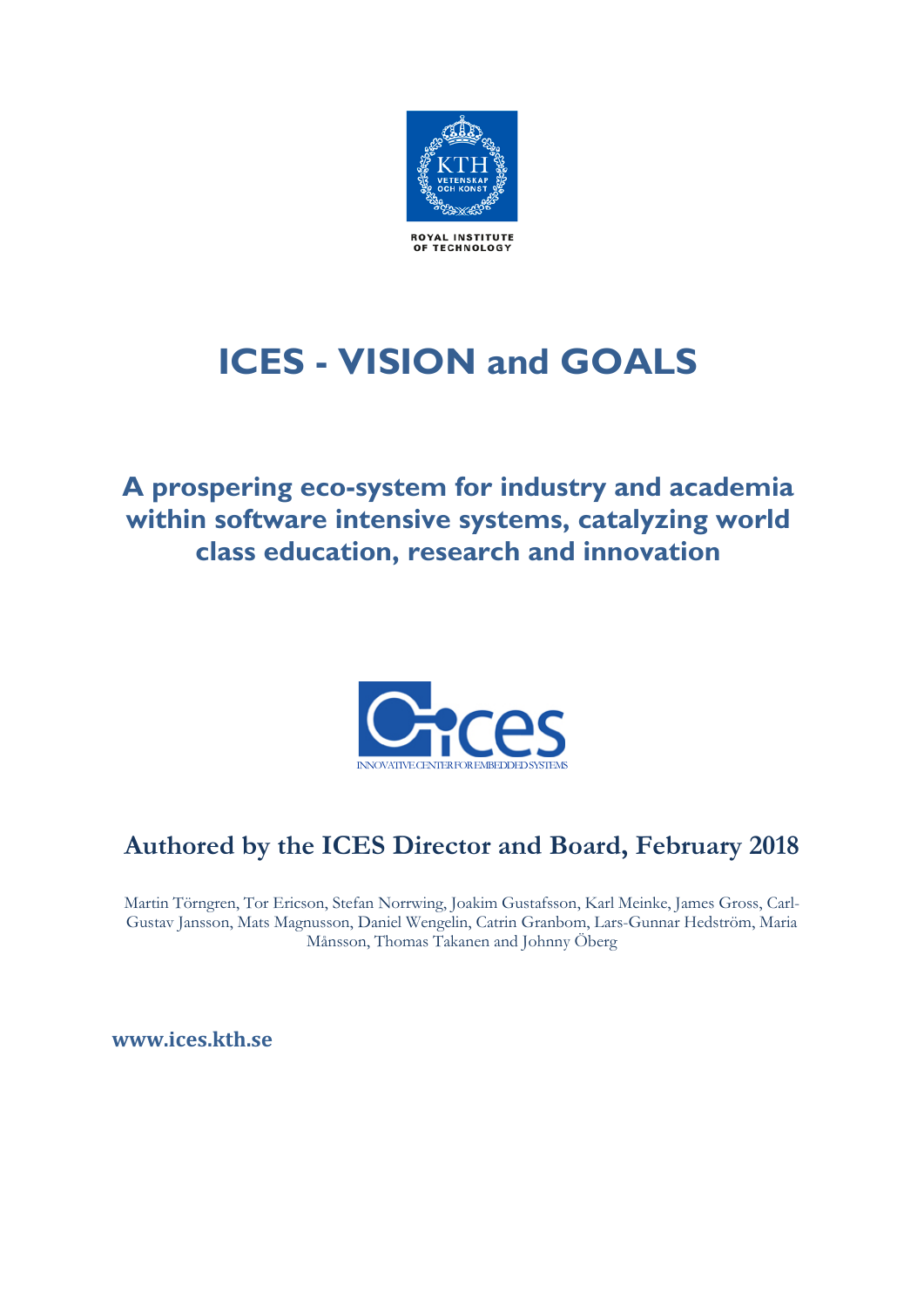



### **[1.](http://www.ices.kth.se1/) Overview**

ICES is established as a *collaboration center* at KTH with external organizations as members and is active in the area of *software-intensive embedded and cyber-physical systems*. This document details the vision, strategic objectives and also more detailed operational goals for the center.

#### **The guiding vision of ICES is to achieve a** prospering eco-system for industry and academia, within software intensive systems, catalyzing world class education, research and innovation

To achieve this vision, ICES adopts the following strategic objectives, to:

- focus on key concerns that are shared among members across industrial domains, including needs to ensure **system trustworthiness** and **life-cycle efficiency**, and **methodologies** for dealing with innovation opportunities and challenges related to the increasing system complexity,
- **act as a network, catalyst and competence provider directed towards key stakeholders** including **industry** (engineers and management), **students** (undergraduate and graduate) and **academic faculty**,
- **create synergies and leverage existing efforts**, including with **related KTH research centers** and **national/international networks**. ICES adds value by channeling and guiding industry to relevant research centers which in turn disseminate results through ICES where related activities are coordinated and shared to avoid overlap. ICES further engages in related networks, acting as an interface for members.

Based on these strategic objectives, operational goals have been defined within the following areas:

(i) Education and Student interaction, (ii) Continued Education, (iii) Marketing and Member involvement, (iv) Competence groups, (v) Learning Network, (vi) Management and cooperation, and (vii) Interactions and catalyzing projects.

These operational goals provide concrete activities and measures as concrete intermediate steps towards reaching the vision. Examples of concrete activities include the arrangement of networking conferences and workshops, work to improve university level and continued education, and the competence groups – where experts meet to exchange on themes of relevance across industry domains.

After nearly 10 years of operation (August 2008 through 2017), the approach of ICES to form a concerted effort to integrate key stakeholders, disciplines and domains, stands strong and as more important than ever! The motto of ICES remains valid - *Honor the past, Enable the present, and Innovate the future!*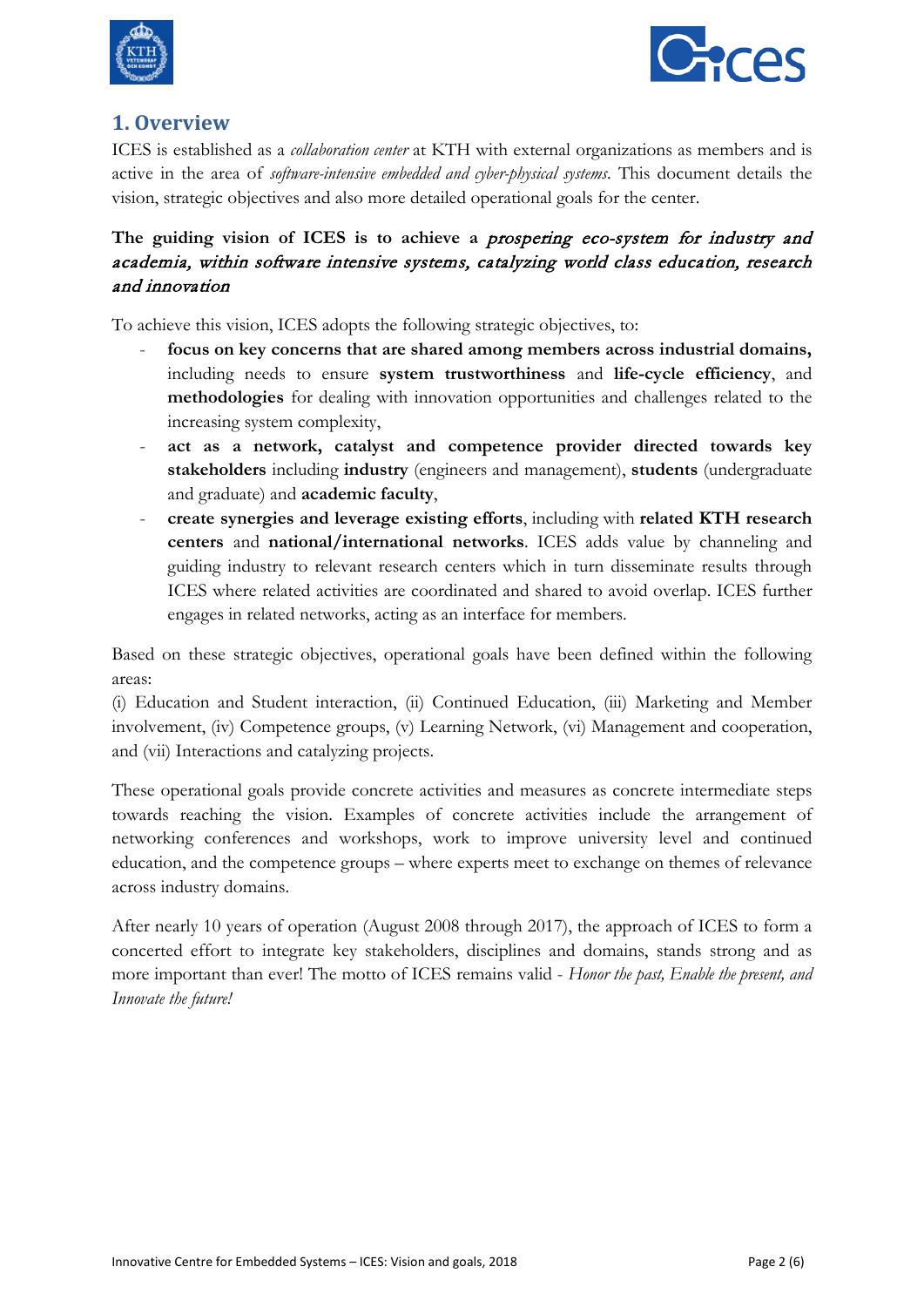



# **2. Strategic objectives and focus of ICES**

Originating in 2008, ICES draws upon a need to gather fragmented researchers, educators and industry in the area of embedded systems. Over the years, the scope has grown. It used to be simple to demarcate embedded systems from other computer based systems. Future systems will be increasingly networked, autonomous, smart, reconfigurable, heterogeneous and complex, typically integrating smaller embedded systems up to edge and cloud connected IT-systems, with increasing life-cycle integration[1](#page-2-0).

There are strong drivers behind those trends, and the corresponding opportunities have led to the coining of terms such as Cyber-Physical Systems (CPS), Industrie4.0 and the Internet of Things, representing what many refer to as an industrial revolution. Ultimately the developments will enable society-scale software-intensive systems that will be needed for solving many of the sustainable development goals set forth by the United Nations[2](#page-2-1).

As a consequence, however, our societies are becoming dependent on such software-intensive CPS of unprecedented complexity; their trustworthiness and cost-efficiency will thus be imperative and it will moreover be essential that the systems are intuitive and transparent in their behaviors for humans. The corresponding challenges are well represented by cyber-security threats, the larger scale of systems – connecting embedded and the cloud, inclusion of AI in safety critical systems, and the increasing degree of sophisticated automated systems soon in everyone's hands. Dealing with such systems will require new integration of competences, multidisciplinary research as well as educational renewal.

There are thus strong needs to stimulate cross domain and cross disciplinary collaboration, knowledge transfer, as well as life-long learning, calling for well-functioning competence networks. ICES has responded to these needs by evolving its competence network.

#### **The guiding vision of ICES is to achieve a** prospering eco-system for industry and academia, within software intensive systems, catalyzing world class education, research and innovation

To achieve this, ICES adopts the following strategic objectives, to:

- I. **focus on key concerns** shared among members across industrial domains in the area of **software-intensive embedded and cyber-physical systems**.
- II. **act as a network, catalyst and competence provider for key stakeholders** including i**ndustry** (engineers and management), **students** (undergraduate and graduate) and **faculty**.
- III. **create synergies** and **leverage existing efforts**, including with related **KTH research centers** and **national/international networks**.

These objectives and roles are further elaborated in the following. The focus of ICES is elaborated in **Fig. 1**, illustrating **key concerns** in terms of system properties and characteristics that are central for the involved industrial domains and disciplines. In particular, Fig. 1 highlights three overall focus areas:

- **trustworthiness** referring to systems that are usable (human-centered), reliable, available, safe and secure,
- **life-cycle efficiency**  referring to both the efficiency of processes (e.g. for deploying, upgrading and evolving systems) as well as to the sustainability of systems in terms of their economic, social, and environmental impact[3,](#page-2-2)
- new **methodologies** encompassing both technological (methods and tools) as well as management approaches necessary to deal with an ongoing technological shift, both to be able to grasp innovation opportunities and to ensure that desired properties are obtained and maintained, including dealing with trade-offs between the properties.

<span id="page-2-0"></span>**<sup>.</sup>** <sup>1</sup> See for example the roadmaps and agendas surveyed by the project Platforms4CPS project, available here: *https://platforum.proj.kth.se/tiki-index.php?page=Foundations+of+CPS+-+Related+Work*

<span id="page-2-1"></span><sup>2</sup> *http://www.un.org/sustainabledevelopment/sustainable-development-goals/*

<span id="page-2-2"></span><sup>3</sup> G. H. Brundtland, Report of the World Commission on Environment and Development: Our Common Future, Oslo, 1987.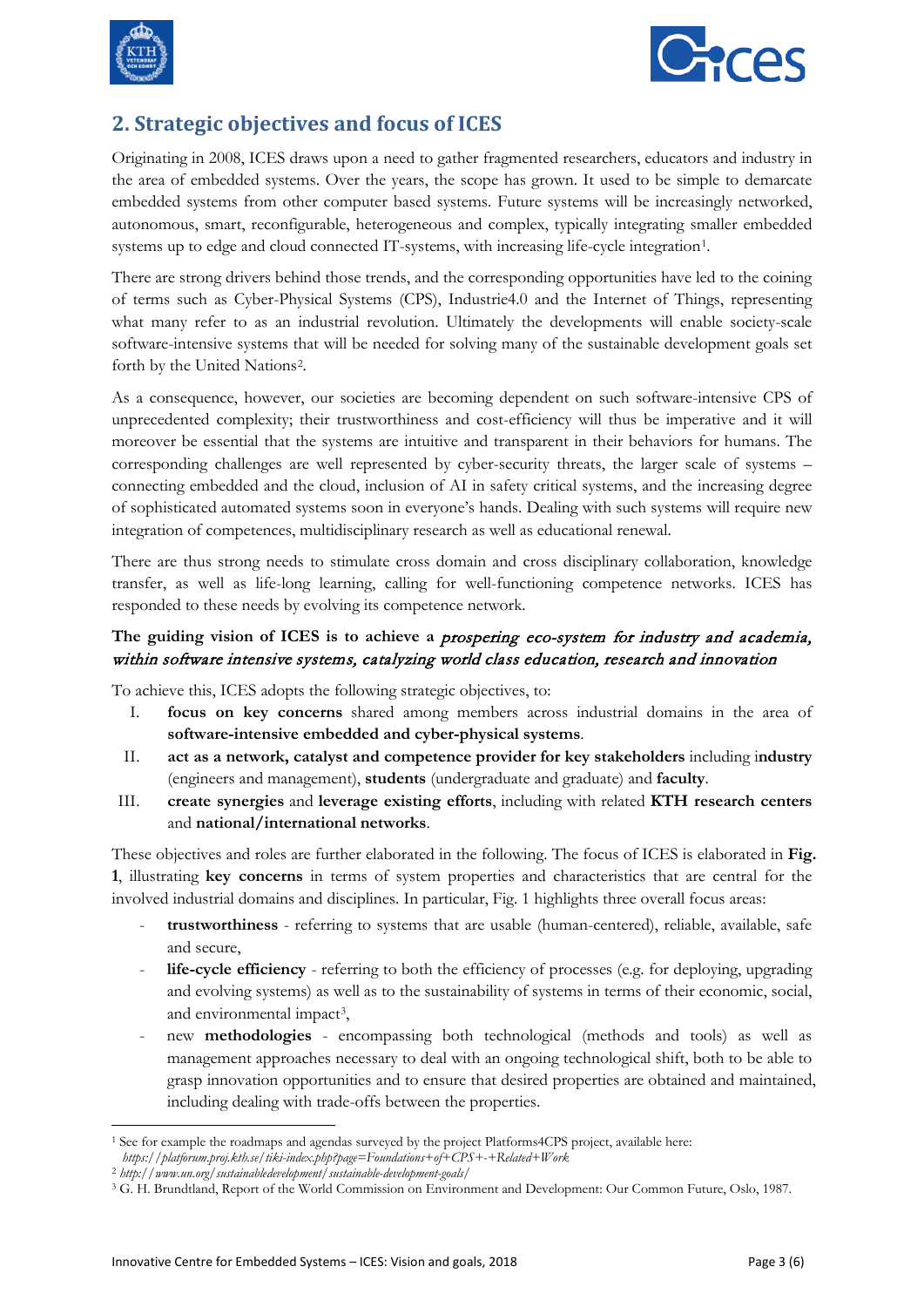





*Figure 1. Key concerns of ICES in terms of focus, properties, characteristics and domains*

**Fig. 2** outlines the **key stakeholders** of ICES and their perceived interests in relation to the role of ICES. The **networking** role of ICES, concerns connecting and establishing collaboration among the stakeholders (e.g. connecting industry with students and academic faculty), but also to stimulate collaboration within these groups of stakeholders (e.g. connecting relevant academic disciplines and establishing collaboration among industrial members). The **catalyst** role of ICES involves creating activities that are beneficial for its stakeholders, such as initiating collaborative research projects and new university programs, for example the KTH Embedded systems master program was initiated by ICES.

The role as **competence provider** includes cross domain knowledge sharing and access to competence through the network. It also importantly encompasses to support and drive educational renewal and lifelong learning.



- **Knowledge and insight in state of the art industrial challenges**
- **Supporting educational improvement and renewal**
- **Opportunities for forming research projects and their funding**
- **Multidisciplinary research and industrial network, Impact in society**

*Figure 2: ICES stakeholders and interests.* •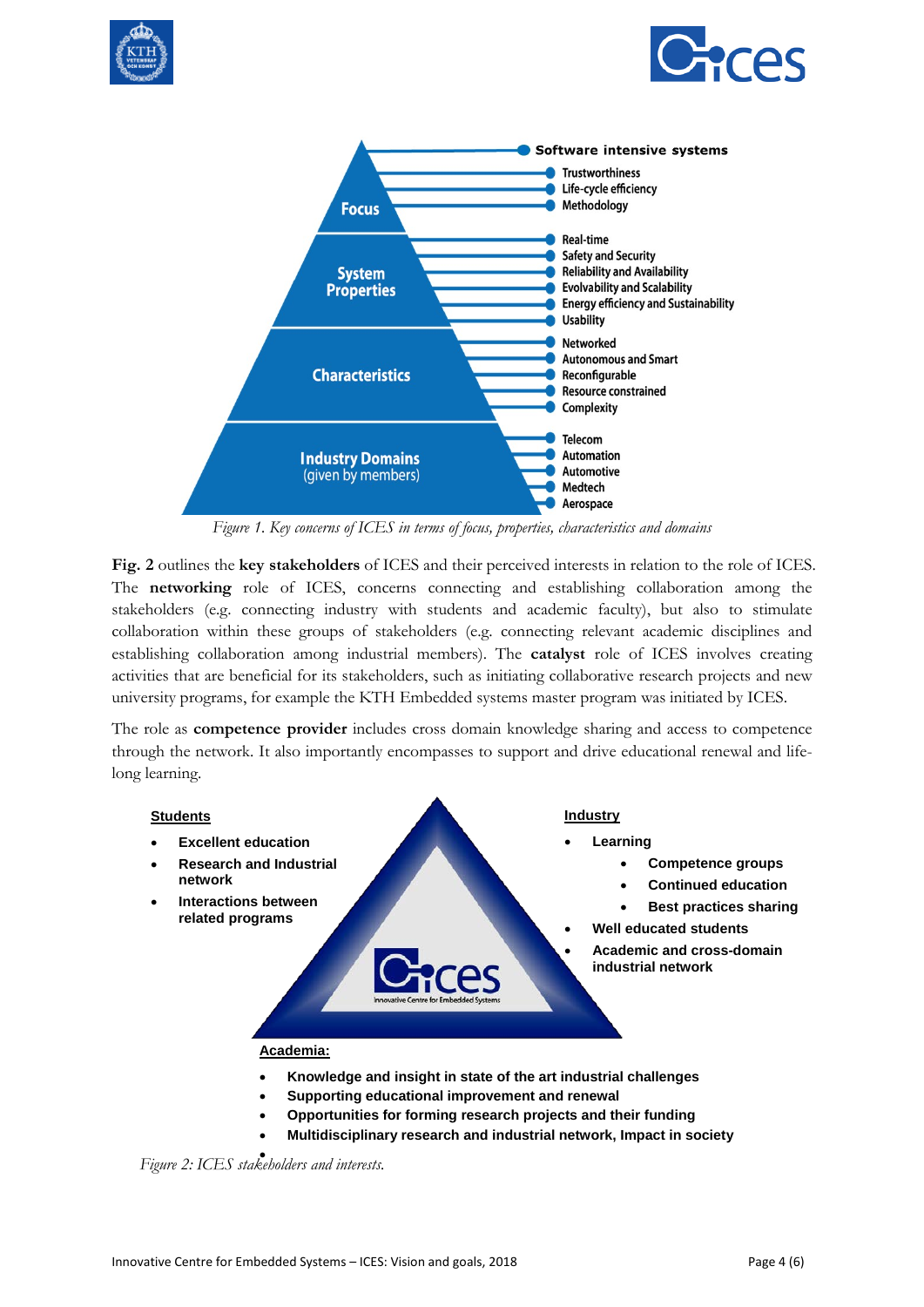



The role to create synergies and leverage existing efforts includes collaboration with related KTH research center. In such collaborations, ICES adds value by channeling and guiding industry to relevant research centers which in turn disseminate results through ICES. Related activities, such as competence groups, are coordinated and shared to avoid overlap. ICES further engages in related national and international networks of relevance for its members. Examples of such collaborations include ARTEMIS-IA [4](#page-4-0) , INCOSE[5](#page-4-1) and SWEDSOFT[6.](#page-4-2)

# **3. ICES operational goals and activities**

ICES has defined operational goals in order to concretize the three strategic objectives. The operational goals with corresponding areas are described in Table 1. They are to be seen as concrete intermediate steps towards reaching the vision, to be followed up yearly.

Each of the seven areas in table 1 has a working group with stakeholder representatives within ICES focusing on activities to reach the goals.

The operational goals map to the strategic objectives as follows:

- *Shared focus on key concerns*: The focus provides the scope for all activities carried out by ICES.
- *Directed towards key stakeholders*: Most of the operational goals are directed towards ICES stakeholders, typically referring to interactions between stakeholders. Some of the goals are supporting the center operation, required to deal with stakeholders' interests.
- *Act as a network, catalyst* and *competence provider for these stakeholders*: These objectives relate to several of the operational goals. The networking role is directly provided by the "Learning network" and the "Competence groups" goals. These goals and corresponding activities also provide an enabler for the catalyst and competence provider roles. The catalyst role is further directly supported by the "Interactions and catalyzing projects" goal. The competence provider role is further directly addressed by the two education related goals.
- *create synergies and leverage existing efforts, including with related KTH research centers and national/ international networks.* These objectives are directly support by the "Interactions …" goal.

Finally, the "Management and cooperation" goal is there to support the functioning of the center and to enable the other goals.

 <sup>4</sup> ARTEMIS-IA – Artemis Industrial Association, *http://artemis-ia.eu/*

<span id="page-4-1"></span><span id="page-4-0"></span><sup>5</sup> INCOSE – the International Council on Systems Engineering, *https://www.incose.org/*

<span id="page-4-2"></span><sup>6</sup> SWEDSOFT – an organization to strengthen the role of Sweden in software-intensive systems, *http://swedsoft.se/*